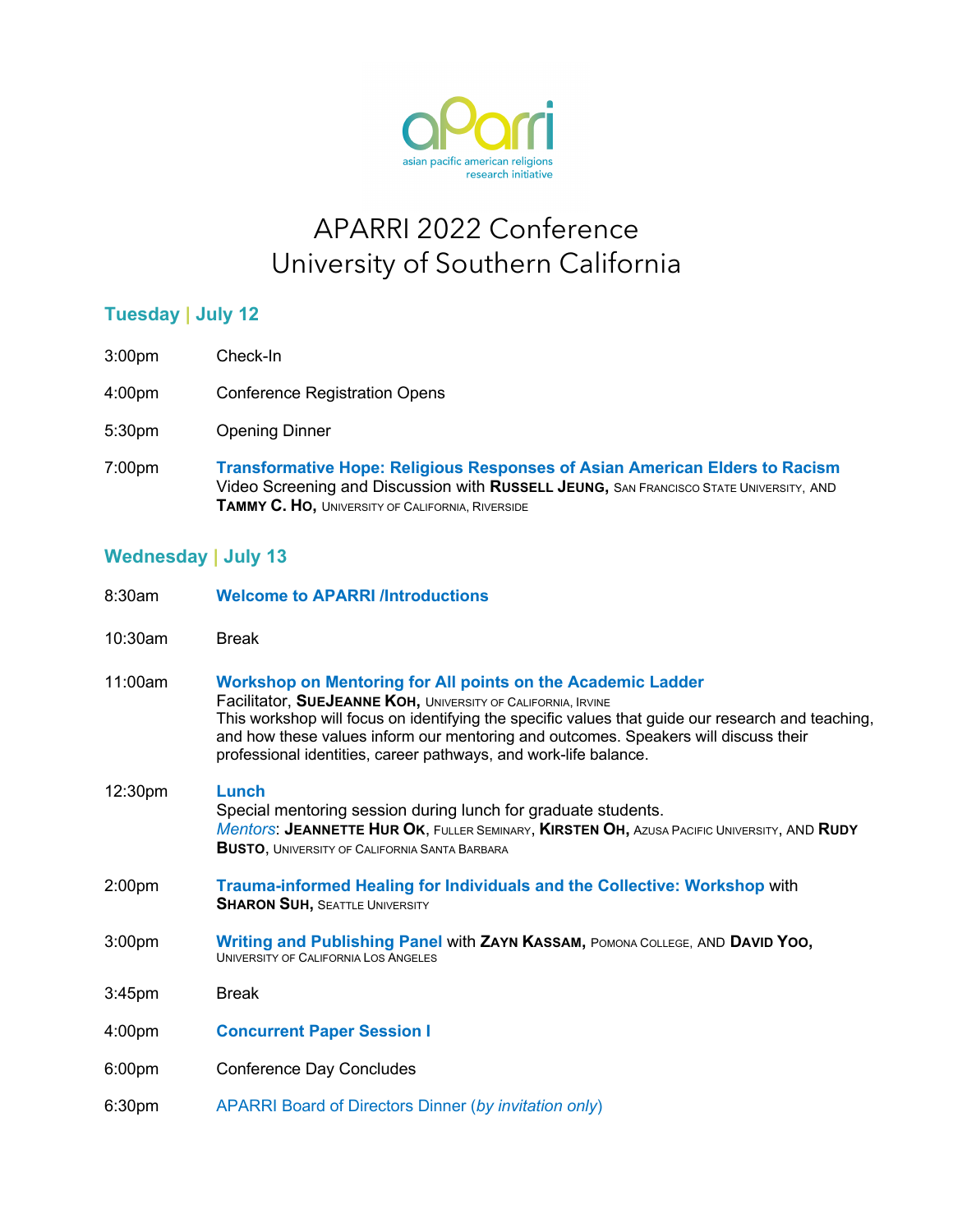### **Thursday | July 14**

#### 8:30am **Concurrent Paper Session II**

10:30am **Break** 

11:00am **Book Panel** Moderated by **GRACE KAO,** LOYOLA MARYMOUNT UNIVERSITY

*Be the Refuge: Raising the Voices of Asian American Buddhists*, Penguin Random House, 2021 **CHENXING HAN,** WRITER AND EDUCATOR

*White Christian Privilege: The Illusion of Religious Equality in America*, New York University Press, 2020 **KHYATI Y. JOSHI**, FAIRLEIGH DICKINSON UNIVERSITY

*Heathen: Religion and Race in American History,* Harvard University Press, 2022 **KATHRYN GIN LUM,** STANFORD UNIVERSITY

*American Sutra: A Story of Faith and Freedom in the Second World War* Harvard University Press, 2019 **DUNCAN RYŪKEN WILLIAMS,** UNIVERSITY OF SOUTHERN CALIFORNIA

#### 12:30pm **Lunch**

#### 2:00pm **Mentoring for All: The Lifecycle of a Career**

Panelists will discuss their perspectives and experiences about graduate school, starting on the tenure track, being mid-career faculty, administrators, and full professors, and what that can be done with Ph.D. outside of the academy.

- **Moderated by JANE NAOMI IWAMURA, UNIVERSITY OF THE WEST**
- **STEVEN QUACH, UNIVERSITY OF CALIFORNIA, RIVERSIDE**
- **RACHEL BUNDANG**, SACRED HEART X SANTA CLARA
- **JANE HONG, OCCIDENTAL COLLEGE**
- **CAROLYN CHEN, UNIVERSITY OF CALIFORNIA BERKELEY**
- **JEFFREY KUAN, CLAREMONT SCHOOL OF THEOLOGY**
- **DANIEL LEE, FULLER SEMINARY**
- 3:30pm **Conference Wrap-Up and APARRI 2023**
- 4:00pm **Depart for the Japanese American National Museum (JANM)**

5:00pm **Tour of "Sutra and Bible: Faith and the Japanese American World War II Incarceration" exhibit at JANM** with Duncan Ryūken Williams (USC)

6:30pm **Closing Dinner and Reception at the Japanese American National Museum**

Special thanks for generous sponsorship from:

the Henry Luce Foundation, USC Shinso Ito Center for Japanese Religions and Culture, UCR Center for Ideas and Society, and the Berkeley Center for Study of Religion